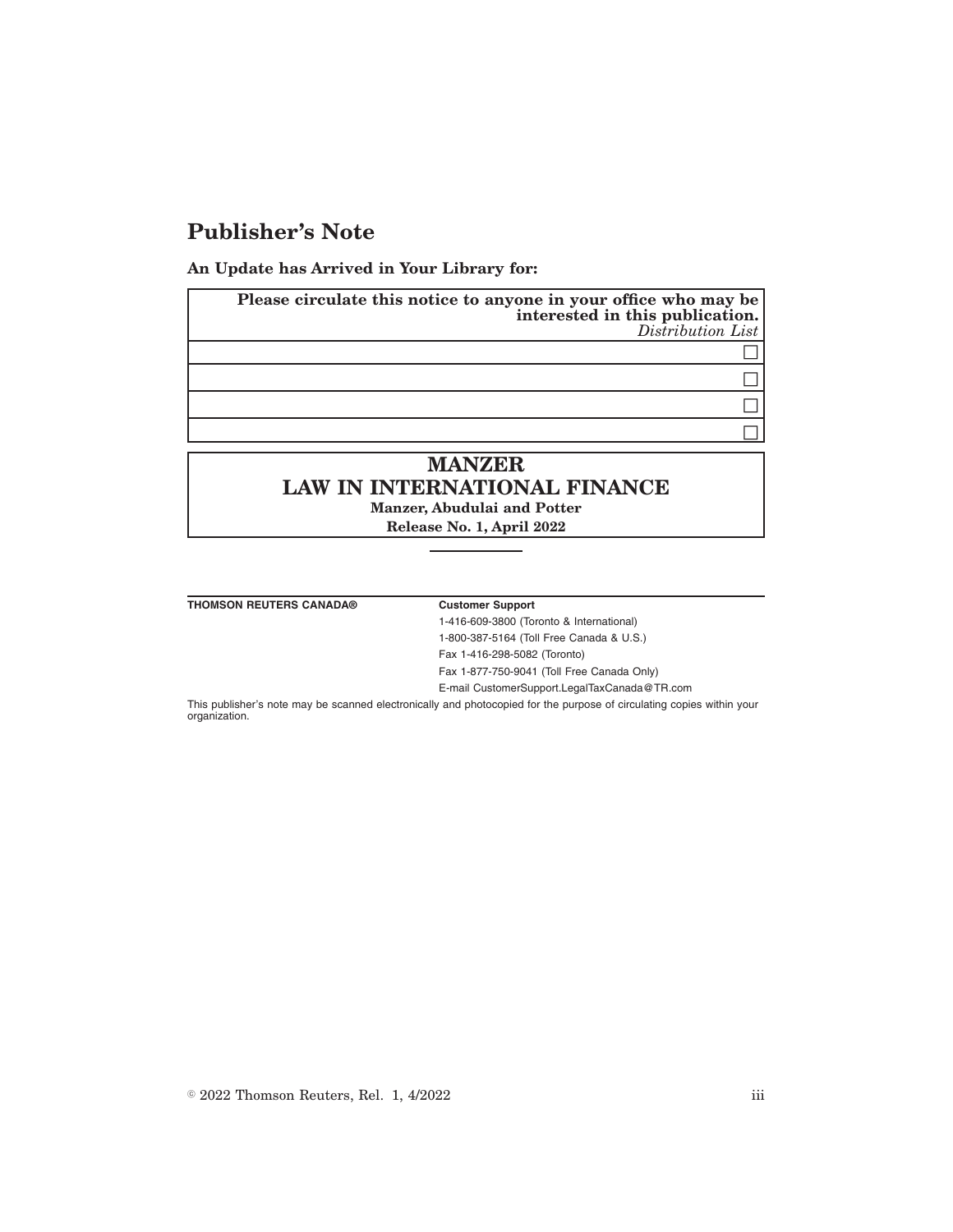#### **What's New in this Update:**

This release features updates to the commentary in Chapter 1 (The Role of Law in International Finance), Chapter 2 (Structuring and Debt Agreements in International Finance), Chapter 4 (Financial Products in International Finance), Chapter 5 (Securities Law and the Public Markets), and Chapter 6 (Regulatory and Market Issues in International Finance).

### **Commentary Highlights**

**Chapter 1 — The Role of Law in International Finance — Financial Services Industry Wide Issues and Technology Solutions —** The global adoption of digital solutions for the delivery of financial services is leading to regulatory, product and delivery changes with related legal rights. The Canadian experience is consistent with that in most countries. Fintech approaches to the delivery of financial services in Canada are gaining momentum especially in sectors supporting the delivery of financial services, with a broader participation by start up and emerging companies. While there remains a focus on cryptocurrency and both its regulation and expanded use, the growth in the sector has been heavily in financial services and support applications. There is also a growing market segment of independent direct to consumer and peer to peer fintech solutions in compliance support, identification and verification, lending, trading, investment many providing services in unregulated sectors or sectors with minimal regulation such as consumer products.

The current trends in Canada are consistent with the global approach to increasing the digital delivery of financial services. It is expected this will continue with Canada firmly supporting the international approaches to the intervention of technology in the sector and its regulation. The approach to effective regulatory compliance differs between the portion of the sector that is providing applications to support regulatory compliance and those that are operating in a sector that is regulated or becomes regulated but both need a basis for assessment that uses the global incentives as a base and then applies an understanding of the aspects of the fintech service that reflect the policy concern (usually protection of customers, depositors or the financial system). Monitoring in that manner allows adaptation of the product to meet regulatory interventions on a real time basis while minimizing the need for retrofit to meet the specifics of regulation. The global discussion signals the issues of concern and the sectors that need to prepare to respond.

This section includes commentary on topics such as: Anti-Money Laundering, Anti-Terrorist Financing and fintech services; payment transfer systems; privacy and confidentiality; international regulatory incentives; cybersecurity; crypto currency; platforms developed for digital financial services; and a comparison of regulatory approaches across a selection of jurisdictions.

**Chapter 2 — Structuring and Debt Agreements in International Finance — New Issues Emerging in Syndicated Loan Transactions —** This section features a selection of provisions taken from syndicated loan transactions which are considered to reflect emerging issues in international debt finance in general, and in syndicated loan transactions specifically. These are issues that have been emerging in the recent past years (2015 to 2021) as presenting new challenges to the transaction structure and the drafting of the syndicated loan documentation. Many of these issues have exaggerated effect in an international finance transaction and in that context